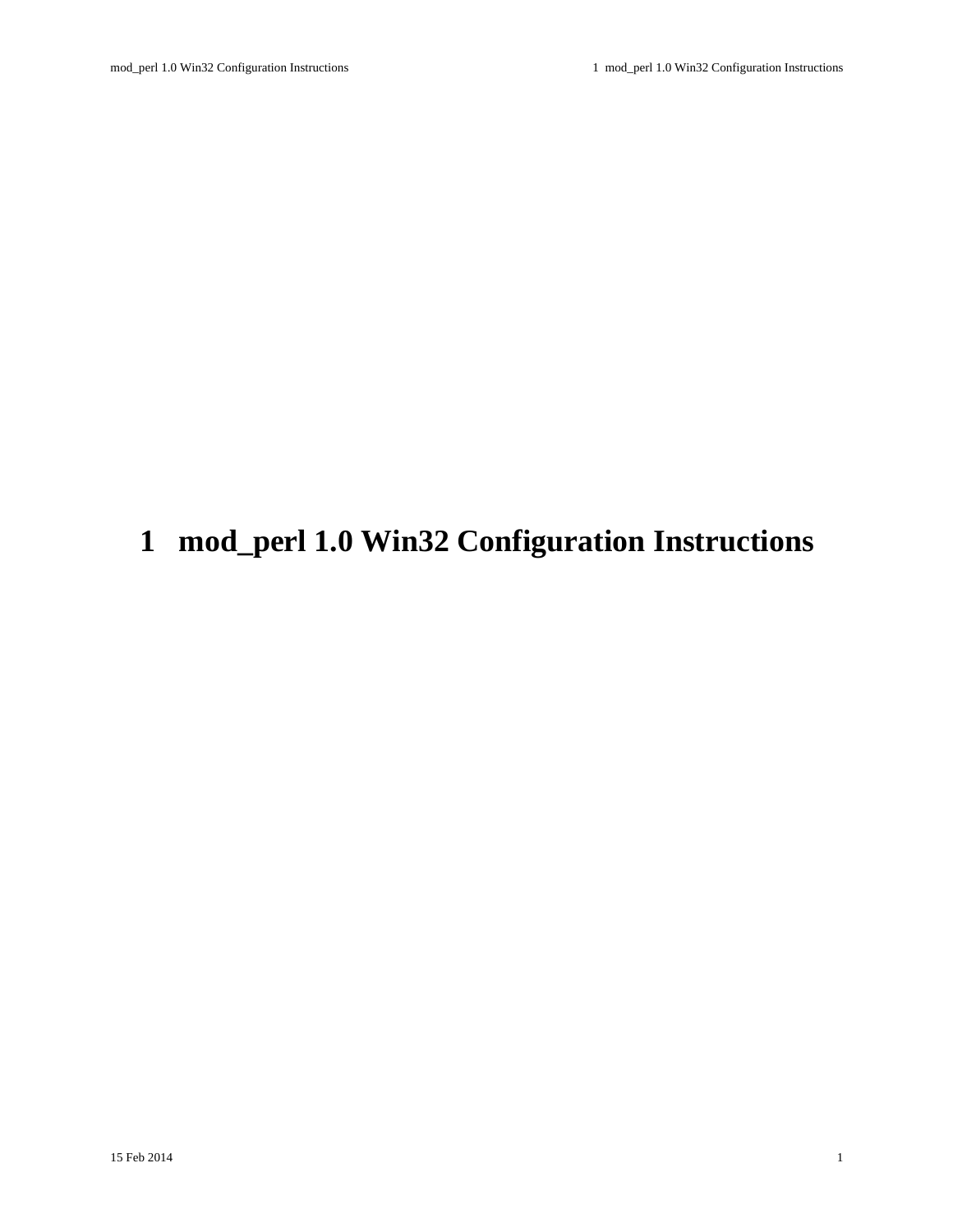## <span id="page-1-0"></span>**1.1 Description**

This document discusses how to configure mod\_perl 1.0 under Win32.

## <span id="page-1-1"></span>**1.2 Configuration**

Add this line to *C:\Apache\conf\httpd.conf*:

```
 LoadModule perl_module modules/mod_perl.so
```
Be sure that the path to your Perl binary (eg, *C:\Perl\bin*) is in your PATH environment variable. This can be done either through editing *C:\AutoExec.bat*, if present, or through the *Environment Variables* option of the *Advanced* tab in the *System* area of the Control Panel. Especially when running Apache as a service, you may also want to add

```
 LoadFile "C:/Path/to/Perl/bin/perl56.dll"
```
in *httpd.conf*, before loading mod perl.so, to load your perl dll.

If you have a ClearModuleList directive enabled in *httpd.conf*, you may also need to add

AddModule mod\_perl.c

See the descriptions of the ClearModuleList and AddModule directives in the Apache documents for more details, especially concerning the relative order of these and the LoadModule directive.

## <span id="page-1-2"></span>**1.3 Registry scripts**

Using Apache::Reqistry to speed up cgi scripts may be done as follows. Create a directory, for example, *C:\Apache\mod\_perl*, which will hold your scripts, such as

```
 ## printenv -- demo CGI program which just prints its environment
    ##
   use strict;
    print "Content-type: text/html\n\n";
   print "<HTML><BODY><H3>Environment variables</H3><UL>";
    foreach (sort keys %ENV) {
      my \frac{1}{5} = \frac{1}{5} \frac{1}{5} = \frac{1}{5} \frac{1}{5} = \frac{1}{5} = \frac{1}{5} = \frac{1}{5} = \frac{1}{5} = \frac{1}{5} = \frac{1}{5} = \frac{1}{5} = \frac{1}{5} = \frac{1}{5} = \frac{1}{5} = \frac{1}{5} = \frac{1}{5} = \frac{1}{5} = \frac{1\text{val} = \text{s} \ln|\ln|g;$val =~ s|"|\\"|g;
      print "<LI>$_ = \"${val}\"</LI>\n";
 }
    #sleep(10);
   print "</UL></BODY></HTML>";
```
Note that Apache takes care of using the proper line endings when sending the *Content-type* header. Next, insert in *C:\Apache\conf\httpd.conf* the following directives: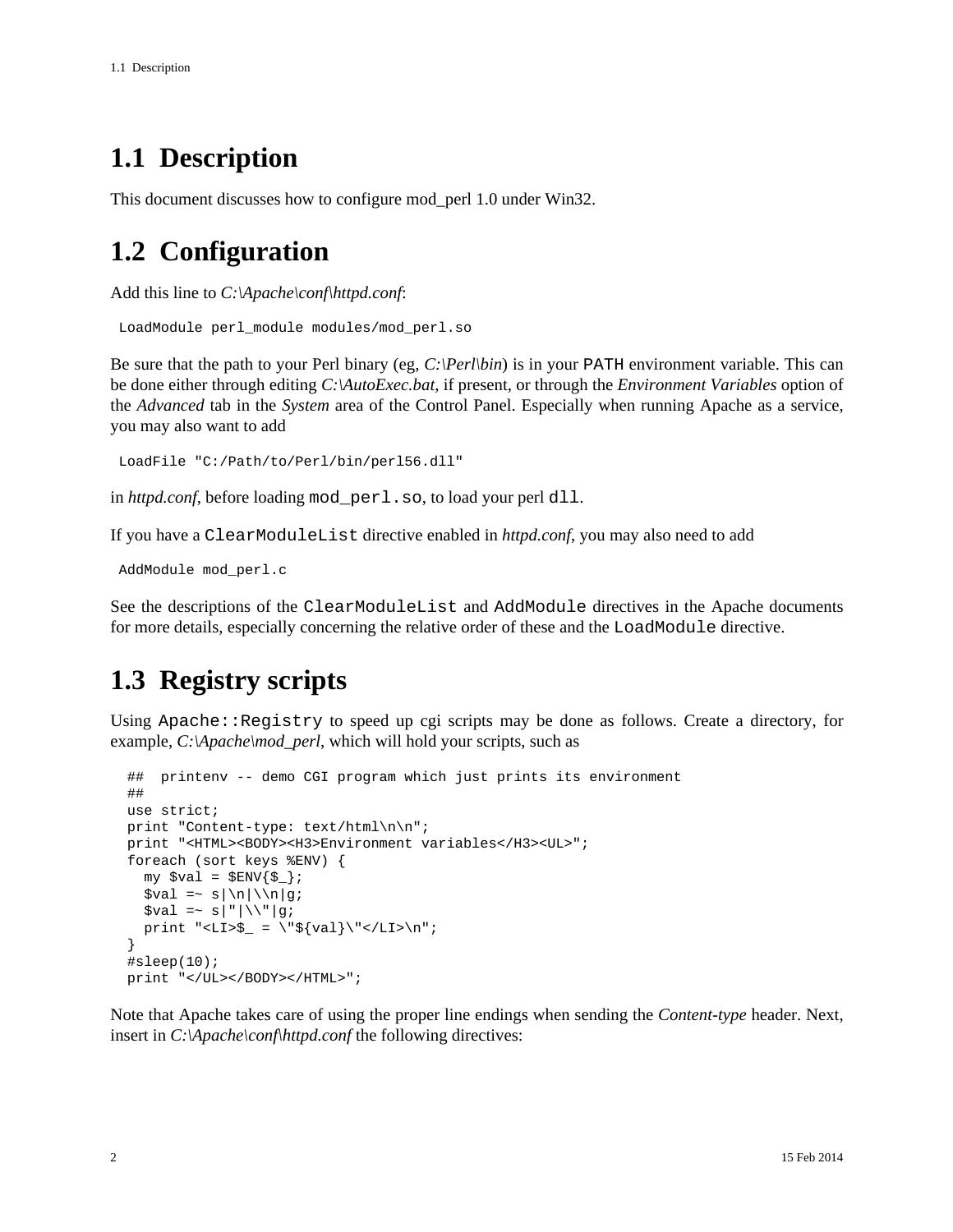```
 Alias /mod_perl/ "/Apache/mod_perl/"
 <Location /mod_perl>
    SetHandler perl-script
   PerlHandler Apache:: Registry
    Options +ExecCGI
    PerlSendHeader On
 </Location>
```
whereby the script would be called as

```
 http://localhost/mod_perl/name_of_script
```
#### <span id="page-2-0"></span>**1.4 Hello World**

As you will discover, there is much to mod\_perl beyond simple speed-up of cgi scripts. Here is a simple *Hello, World* example that illustrates the use of mod\_perl as a content handler. Create a file *Hello.pm* as follows:

```
 package Apache::Hello;
 use strict;
use Apache:: Constants qw(OK);
 sub handler {
   my \text{sr} = \text{shift} $r->send_http_header;
    $r->print("<html><body>Hello World!</body></html>\n");
    return OK;
  }
 1;
```
and save it in, for example, the *C:\Perl\site\lib\Apache\* directory. Next put the following directives in *C:\Apache\conf\httpd.conf*:

```
 PerlModule Apache::Hello
 <Location /hello>
    SetHandler perl-script
    PerlHandler Apache::Hello
 </Location>
```
With this, calls to

http://localhost/hello

will use Apache: : Hello to deliver the content.

#### <span id="page-2-1"></span>**1.5 Apache modules**

The theorxy5 repository containing the mod\_perl ppm package also contains a number of other Apache modules, such as Apache::ASP, HTML::Embperl, and HTML::Mason. However, there may be ones you find that are not available through a repository; in such cases, you might try sending a message to the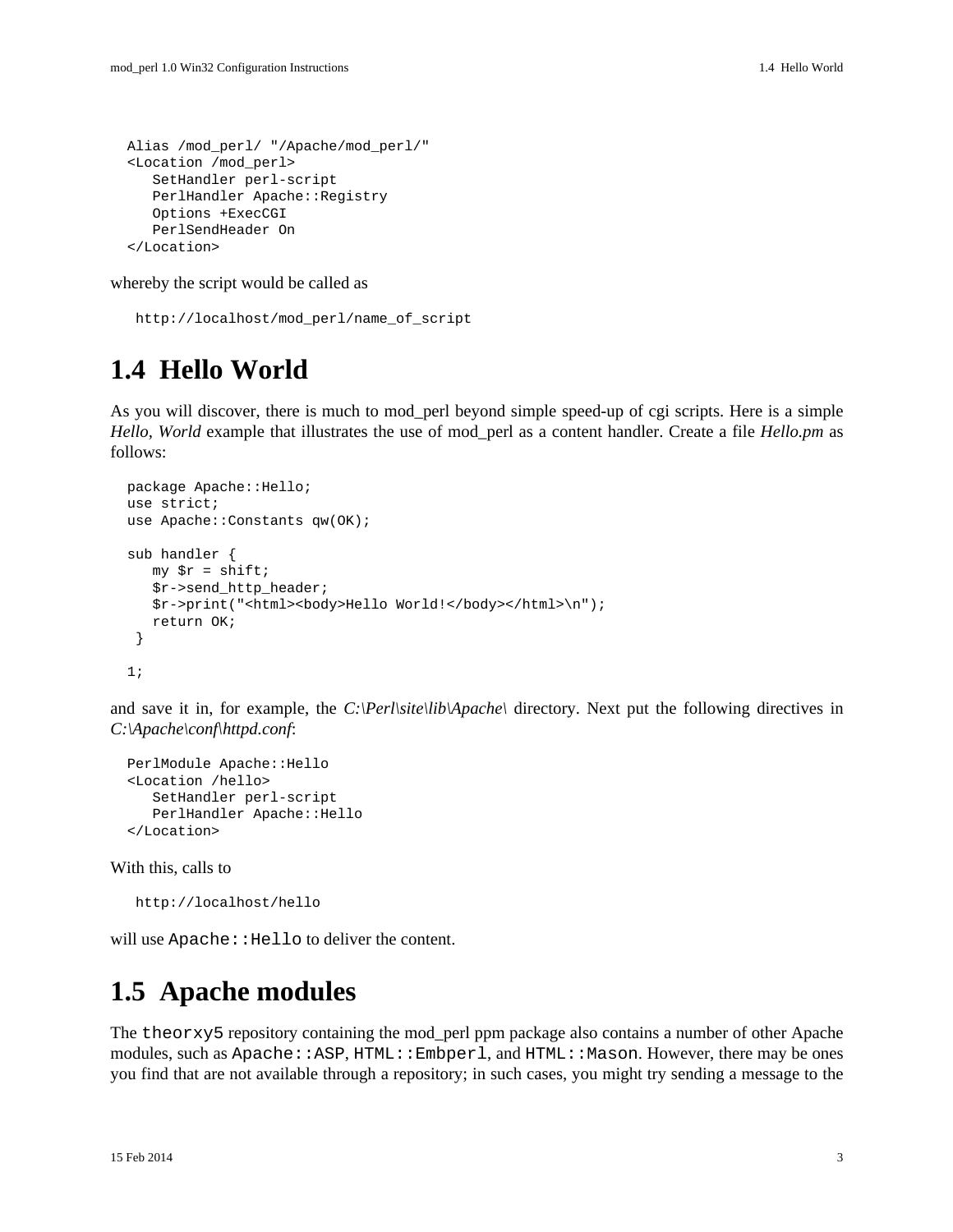maintainer of the repository asking if a particular package could be included.

Alternatively, you can use the CPAN.pm module to fetch, build, and install the module - see perldoc CPAN for details. You will need the **nmake** utility for this, download it from [http://down](http://download.microsoft.com/download/vc15/Patch/1.52/W95/EN-US/Nmake15.exe)[load.microsoft.com/download/vc15/Patch/1.52/W95/EN-US/Nmake15.exe](http://download.microsoft.com/download/vc15/Patch/1.52/W95/EN-US/Nmake15.exe) (it's a self extracting archive, so run it and then copy the files to somewhere in your *PATH* environment variable).

#### <span id="page-3-0"></span>**1.6 See Also**

The directions for installing mod\_perl 1.0 on Win32, the mod\_perl documentation, and the FAQs for mod\_perl on Win32. Help is also available through the archives of and subscribing to the mod\_perl mailing list.

#### <span id="page-3-1"></span>**1.7 Maintainers**

Maintainer is the person(s) you should contact with updates, corrections and patches.

• Randy Kobes <randy@theoryx5.uwinnipeg.ca>

#### <span id="page-3-2"></span>**1.8 Authors**

Randy Kobes <randy@theoryx5.uwinnipeg.ca>

Only the major authors are listed above. For contributors see the Changes file.